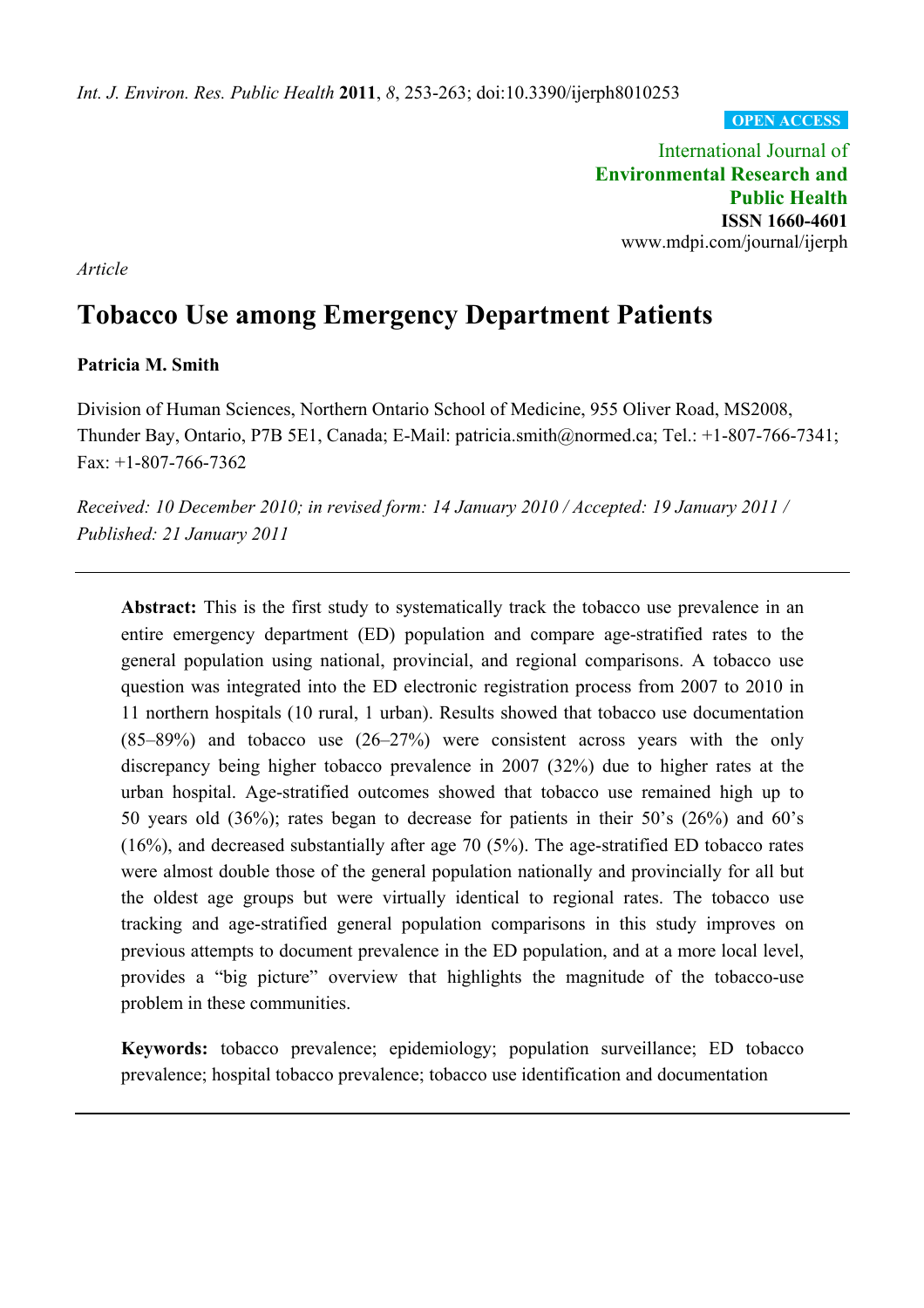#### **1. Introduction**

Little is known about tobacco use prevalence rates among emergency department (ED) patients, yet this is an important population to understand from a public health perspective and to target with tobacco cessation interventions [1,2]. The few studies that have reported ED tobacco prevalence show great variability (26%–41%) and rates tend to be much higher than the general population [3-6] but firm conclusions have been precluded primarily by two methodological limitations. First, none of the studies have systematically tracked tobacco use on all patients. Data have been based on small samples and surveys with recruitment eligibility criteria representing only a subset of the ED patient population *versus* the entire ED population, thereby introducing sample error. Second, none of the studies have taken age into account. Tobacco use decreases with age, especially after 55+ years [7] so the smoking prevalence for a given population will be directly affected by the proportion of younger to older people included in the sample [8]. If patients <55 years of age represent a relatively larger proportion of the ED population, the tobacco use rates would be expected to be higher than the general population. Even when tobacco use status is electronically recorded as part of standard practice in the ED, the quality of

tobacco use data can be poor and data extraction can be difficult due to the inconsistency of asking and recording status by different healthcare providers, lack of standardization in terms of how tobacco use is coded and where it appears in the chart, and various errors such as tobacco status occurring in multiple places in a patient's chart with discrepant information for the same visit [9].

The current study was designed to move the field forward by addressing methodological issues that have previously hindered conclusions about tobacco use rates in the ED population and by comparing age-stratified prevalence rates with the general population. A standardized tobacco use question that has been used in previous inpatient tobacco cessation studies [8] was chosen and integrated into the ED electronic registration software and ED clerks' workflow so that the tobacco-use status of the entire ED population could be systematically tracked using the same metric in the same place in the chart. To enhance the specificity of tobacco use prevalence data for public health application, the data were stratified by age and compared to national, provincial, and regional tobacco use prevalence rates for the general population. The long-term perspective of the study was to provide an ongoing assessment of the magnitude of the problem of tobacco use in the participating hospitals and to help inform decision-making about providing tobacco cessation services to patients.

#### **2. Experimental Section**

## *2.1. Setting*

Participating sites were acute care hospitals in the northwest (NW) region of the province of Ontario, Canada. For funding purposes under the provincial single-tier universal healthcare system, the region is defined by the geographical healthcare regionalization structure of the Local Health Integration Network (LHIN). The participating sites represented all 11 of 12 hospitals in LHIN 14 that used Meditech electronic admitting software. The geographical catchment of these hospitals covers a landmass of 526,355 square kilometers, almost 60% of the province, and includes over 30 northern and remote First Nations communities, but it represents only 2% of the provincial population (approximately 235,000 of which 20% are Aboriginal peoples) with a population density of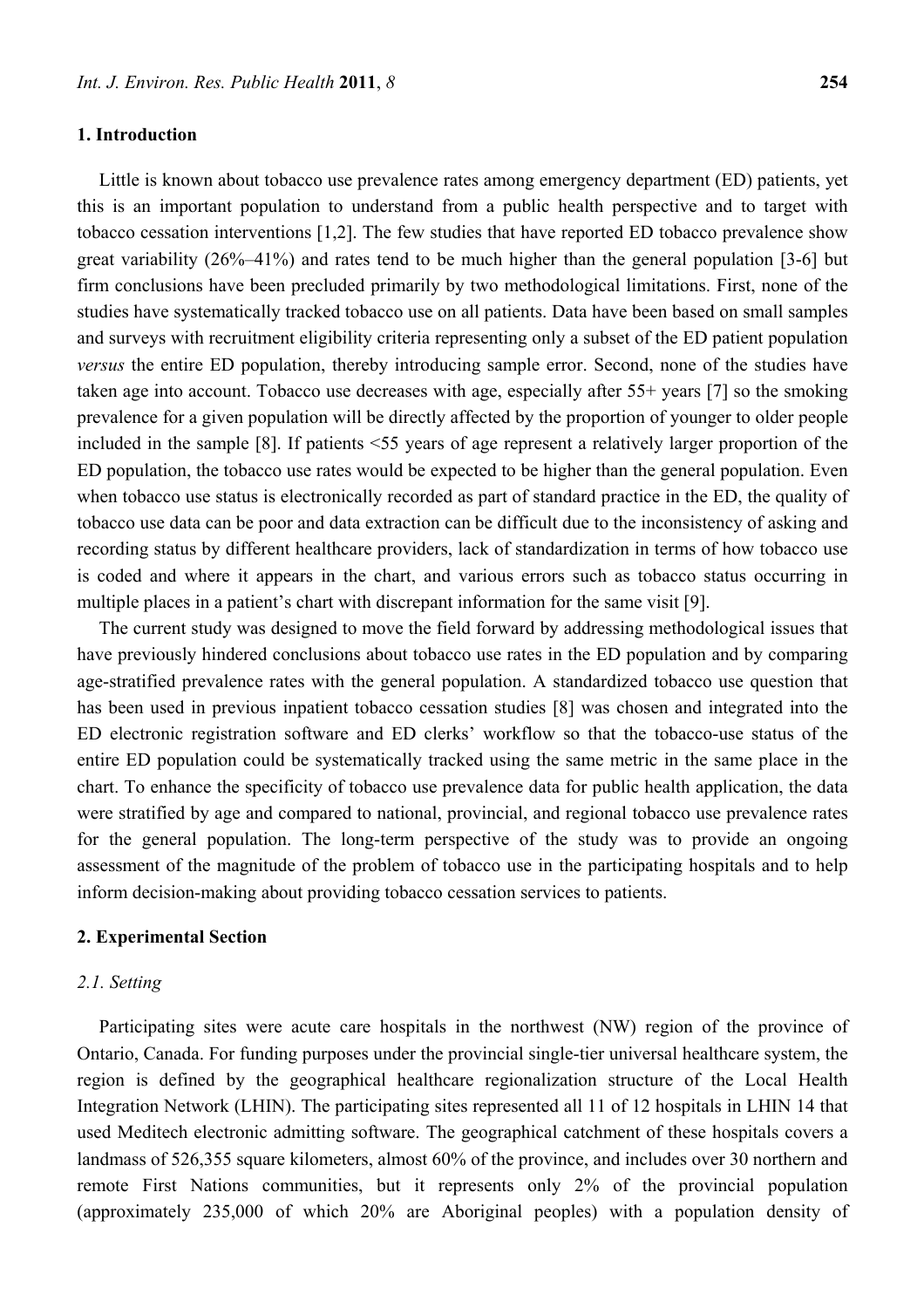0.5 persons/km<sup>2</sup> compared to 12.5 persons/km<sup>2</sup> provincially [10]. One of the hospitals was the regional tertiary hospital located in an urban centre (Thunder Bay); the other 10 hospitals were in the rural communities of Atikokan, Dryden, Fort Frances, Geraldton, Marathon, Manitouwadge, Nipigon, Red Lake, Sioux Lookout, and Terrace Bay. All 11 hospitals have recently become affiliated with a new medical school as northern, rural, and remote teaching sites for undergraduate and graduate learners. The study received ethics clearance through the regional hospital institutional review board (IRB), which also served as the IRB for 8 of the community hospitals; 2 of the community hospitals provided individualized clearance from their own IRBs.

## *2.2. Measures*

Tobacco use status was defined as 30-day point prevalence: "Have you smoked or used any tobacco products in the last 30 days?" (yes, no, not asked, not able [to answer], and refused). Thirty days allows comparison to inpatient studies [11,12]. Although the question was phrased as "smoked or used any tobacco products", previous studies have showed that 97–99% of hospital patients who report using tobacco smoke cigarettes [12]. Demographic data that were part of the regular ED registration process were extracted for analyses to characterize the population—gender, age, hospital site, and date. To protect confidentiality, patient age instead of the more specific birth date was extracted and names were not recorded. Hospital-assigned medical record numbers were extracted to enable statistical control for repeat visits; the researchers had no way to track these numbers to patient names or other personally-identifying information.

Statistics Canada and Health Canada cross-sectional survey data were used for comparative tobacco use prevalence data for the general population—community level prevalence data were not available but national, provincial, and regional data were. The regional data were available by public health district; there are two public health districts in NW Ontario—Northwestern District Public Health (NWDPH) and Thunder Bay District Public Health (TBDPH). The most recent and complete population data were used for population comparisons—Health Canada's 2007 Canadian Tobacco Use Monitoring Survey for national and provincial rates [7], and Statistics Canada 2009 socioeconomic database CANSIM for regional rates [13]. The general population data are specific to smoking prevalence, not all tobacco use.

#### *2.3. Procedure*

The Chief Executive Officer and senior management team in each hospital in LHIN 14 were approached with the opportunity to participate in the research project. A presentation was made that included: (1) what adding a tobacco use question to the admitting records would involve; (2) clinical practice guideline recommendations for institutionalizing tobacco use identification and documentation [2]; (3) the type of data and reports that would be available to the hospitals resulting from the systematic tracking of tobacco use; and, (4) accreditation benefits to the hospitals for research participation and disease surveillance activities. Hospitals agreed to add the tobacco use question on the admitting records to be asked by admitting staff and agreed to allow the data to be extracted and analyzed for research purposes. They also arranged for the admitting staff to be trained by the principal investigator (PI).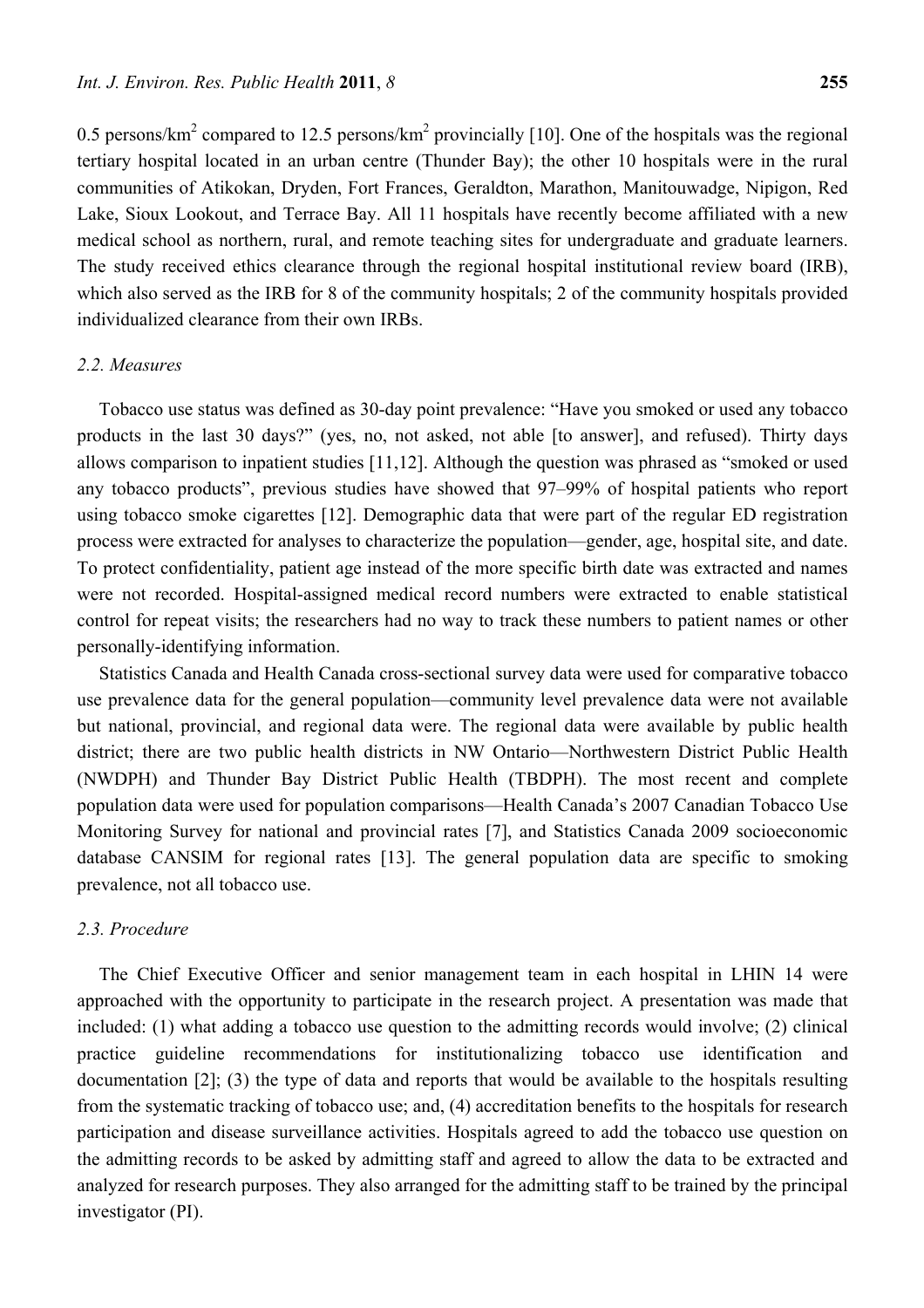The researchers worked with the regional hospital's information services (IS) department to add the question to the electronic admitting records of all participating hospitals and to "turn on" the question at each hospital only after the admitting staff had been trained. For quality control, the question was added as a no-by-pass field, and reasons for incomplete data were added as options for the question (not asked, not able [to answer], and refused) so they could be tracked. The Meditech admitting databases for all of the participating hospitals were connected to the regional hospital's system through a shared licensing agreement which simplified and centralized the process. The admitting staff received brief training from the PI that covered their role in asking the tobacco-use question and details about the question—where to find it in Meditech, how to ask and answer the question, the fact that the system had been set so that the question could not be by-passed, how to answer patients' questions about being asked the question, and how the responses from the question would be used to determine tobacco use prevalence so that in turn, the magnitude of the need for providing patient services for tobacco cessation could be determined. Posters were placed in the admitting areas that explained the study.

All patients visiting the ED in the participating hospitals were registered by admitting clerks as part of standard practice. Admitting clerks were instructed to ask all patients 18+ years about their tobacco use status. Scheduled visits such as dressing changes and IV anti-biotic administration were not eligible nor were appointments for laboratory work or other technical services that were not emergency visits. Data were extracted from all hospitals' Meditech database by a program written by the regional hospital's IS department, and made available to the researchers through a SQL server purchased for the study.

#### *2.4. Primary Outcomes*

The primary outcomes were proportion of patients screened for tobacco use, overall 30-day point prevalence tobacco use, tobacco prevalence stratified by age category, and age-stratified tobacco prevalence for ED patients compared to regional, provincial, and national prevalence in the general population.

#### *2.5. Statistical Analyses*

Data were cleaned to exclude patients <18 years of age and non-emergent visits as per the eligibility criteria (e.g., dressing changes, IV medications, lab visits, *etc.*). Tobacco prevalence was calculated separately for each year of data collection (January–December 2007–2010) using frequency counts. Each individual patient was counted only once per year using the first admission for the year; all other visits were excluded to maintain independence of data. Age categories for the main tobacco use prevalence outcomes were based on the 5-year age categories used by Statistics Canada for population census data [10]. Larger age categories were used for comparisons with the general population based on age categories for which regional, provincial, and national smoking prevalence data were available. Patients 18 and 19 years of age were excluded from the provincial and regional population comparisons because general population smoking prevalence data combine 18–19 year olds with younger ages (12–15 years) and the current study did not collect data on patients <18 years. For the regional comparisons, the communities of Atikokan, Fort Frances, Red Lake, Sioux Lookout, and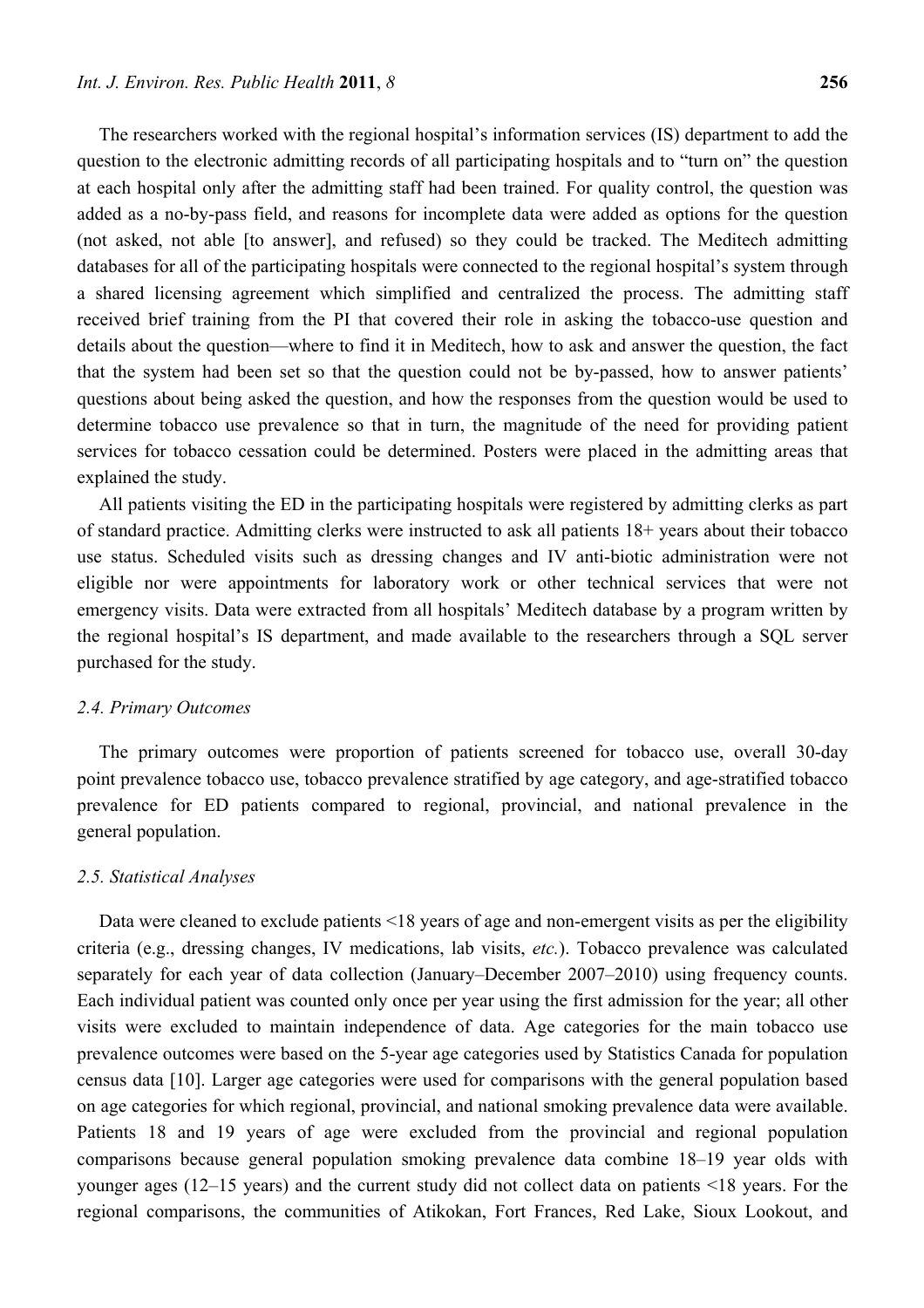Dryden were included in the Northwestern Public Health District, and Thunder Bay, Nipigon, Geraldton, Terrace Bay, Marathon, and Manitouwadge were included in the Thunder Bay Public Health District.

## **3. Results and Discussion**

The screening and tobacco use outcomes are presented in Table 1. The total number of ED visits averaged 136,338/year. When each patient's first visit each year was used to censor the data, approximately 50% of records were excluded for the tobacco use prevalence analyses for each year of the study (Table 1). Tobacco screening rates were consistent across all four years (85–89%) and between the community hospitals and the regional hospital. Among patients screened for tobacco use, 48% were male, the average age was  $46 \pm 19$ , and 69% of all visits were accounted for by patients less than 55 years of age.

Overall tobacco use remained relatively stable across the years (26–27%) with the only discrepancy being higher rates in 2007 (32%; Table 1). Although the overall tobacco use rates are high compared to the 18% provincial and national averages [7], they are consistent with overall regional averages for the general population which are the highest in the province [13], likely due, at least in part, to a large blue collar population (mining, logging, and pulp/paper mills), lower socio-economic status compared to provincial averages, and a large First Nations population [10] all of which are associated with higher smoking rates [14-16].

Showing tobacco use prevalence in the 5-year age categories chosen for this study helped to define exactly where tobacco use prevalence decreased by age (Table 1 and Figure 1). These data are unique—although population data show that prevalence rates decrease with age, most published tables have an age ceiling of 45+, 55+, or 65+ and use larger groupings than 5-years and thus do not clearly show where the threshold for change in prevalence lies. The current findings show that tobacco use prevalence remained over 30% for each five-year age group until age 50 (36% overall for patients  $\leq$ 50 years). Prevalence decreased to 26% for patients in their 50's, decreased to 16% for patients in their 60's, and decreased substantially to 5% for patients 70+ years.

Follow-up analyses showed that the decrease in tobacco prevalence from 2007 to 2008 was due to a 1% decrease in the community hospitals (owing to a drop from 43% to 42% among patients <50 years) and an 8% decrease in the regional hospital, which was most pronounced for patients  $\leq$ 70 years of age—10% decrease among patients  $\leq$ 50 years (41% to 31%), 6% decrease for 50–69 years (25% to 19%), and 2% decrease for 70+ years (6% to 4%; Figure 1). There is no clear explanation for the dramatic drop in prevalence at the regional hospital from 2007 to 2008—there were no new community-level smoking cessation initiatives, municipal smoking bylaw changes, or tobacco cost changes that were different in the urban centre *versus* the rural communities, and no identifiable changes at the regional hospital that could have been responsible for a change in patient population such as fewer visits from people living outside of Thunder Bay in the rural communities. Although it is possible that the 2007 decrease was a systems error at the regional hospital, it is unlikely because the overall number of ED visits, the proportion of visits by age group, the proportion of patients asked about tobacco status, and the overall pattern of tobacco use by age group remained the same from 2007–2008.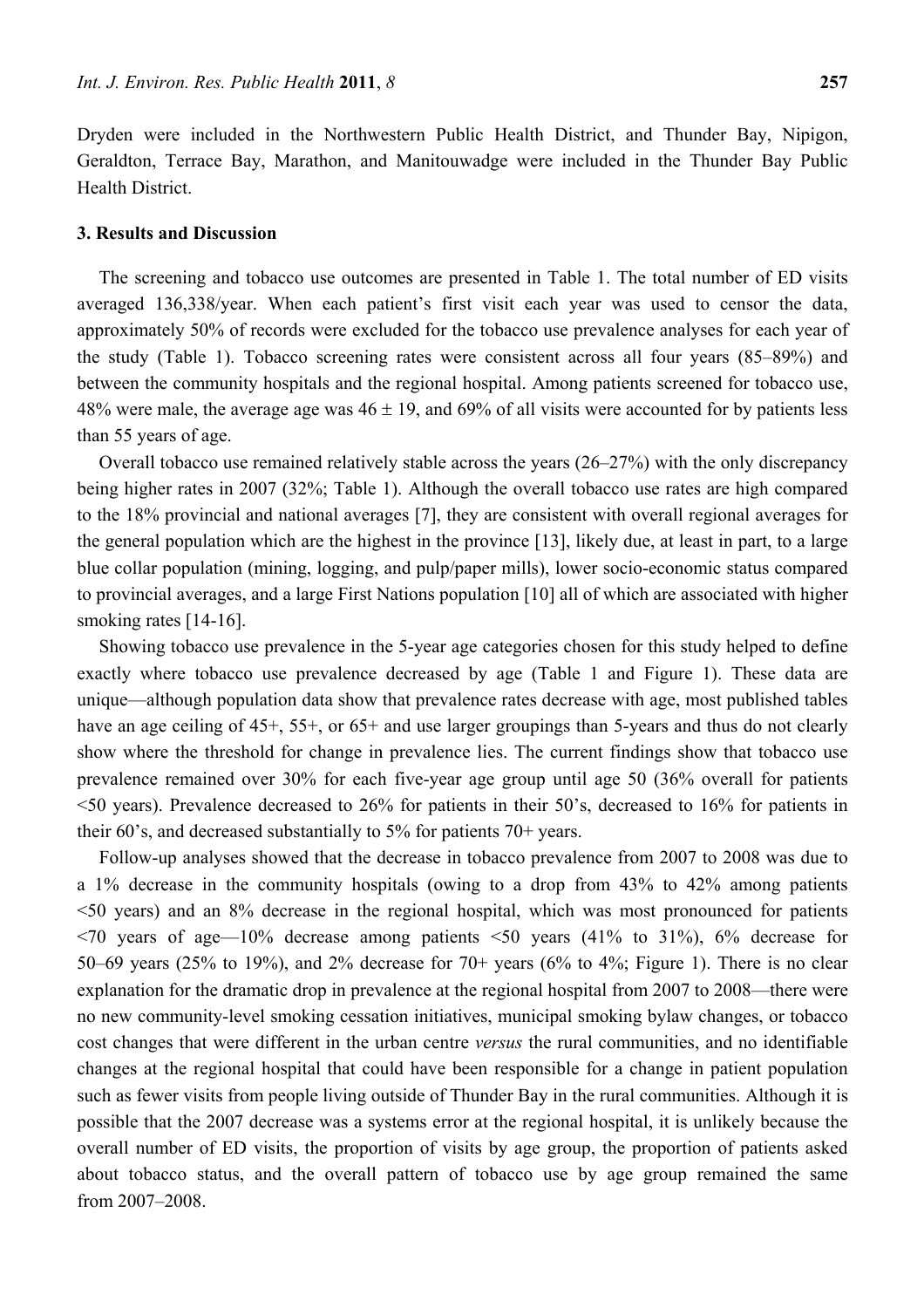The follow-up analyses to explore the decrease in prevalence from 2007–2008 revealed that the average prevalence rate for the community hospitals (33%) was 8% higher than the regional hospital (25%)—3% higher for 2007 (34% *vs.* 31%) and an average 10% higher for the other years—33% *vs.* 23% for 2008, 32% *vs.* 23% for 2009, and 32% *vs.* 22% for 2010. For 2008–2010, the most notable difference was for patients under 30 years of age for whom prevalence was 15% higher for rural *versus* urban communities; for the other age groups, the rural hospital tobacco use rates compared to the regional hospital were 9% higher among patients 30–49 years, 7% higher among patients 50–69 years, and 3% higher among patients 70+ years. The 8% overall higher rate for the rural community hospitals across all four years is consistent with a 7% rural-urban difference in smoking prevalence in a recent report on the health status of rural Canadians [17]. The general population prevalence rates in the report were also virtually identical to the current findings—32% for rural communities and 25% for urban centers [17]. The age-stratified findings from the current study contribute new data to rural-urban differences.

|                                                    | 2007          |               | 2008                 |               | 2009                 |               | 2010                  |               |
|----------------------------------------------------|---------------|---------------|----------------------|---------------|----------------------|---------------|-----------------------|---------------|
|                                                    | $\mathbf N$   | $\frac{0}{0}$ | N                    | $\frac{0}{0}$ | N                    | $\frac{0}{0}$ | $\mathbf N$           | $\frac{0}{0}$ |
| Total visits                                       | 120,927       | 100%          | 132,211              | 100%          | 147,286              | 100%          | 144,928               | 100%          |
| Individuals                                        | 60,273        | 50%           | 65,450               | 50%           | 67,920               | 46%           | 68,461                | 47%           |
| Screened                                           | 53,895        | 89%           | 57,729               | 88%           | 59,763               | 88%           | 58,830                | 85%           |
| Refused                                            | 60            | $<\!\!1\%$    | 78                   | $<\!\!1\%$    | 15                   | $<$ l $%$     | 27                    | $<\!\!1\%$    |
| Not able                                           | 1,466         | 2%            | 1,332                | $2\%$         | 1,165                | $2\%$         | 1,222                 | $2\%$         |
| Not asked                                          | 4,440         | 7%            | 6,217                | 10%           | 6,152                | 9%            | 7,471                 | 11%           |
| <b>Blank</b>                                       | 412           | $1\%$         | 94                   | $<1\%$        | 825                  | $1\%$         | 911                   | $1\%$         |
| Males                                              | 25,962        | 48%           | 27,680               | 48%           | 28,399               | 48%           | 28,136                | 48%           |
| $46 \pm 19$ (18-107)<br>Age $M$ , $\pm SD$ , range |               |               | $46 \pm 19$ (18-103) |               | $46 \pm 19$ (18-105) |               | $47 \pm 19(18 - 106)$ |               |
| Smokers by age                                     |               |               |                      |               |                      |               |                       |               |
| $18 - 19$ yr                                       | 885/2,595     | 34%           | 835/2,878            | 29%           | 887/2,954            | 28%           | 791/2,733             | 29%           |
| $20 - 24$ yr                                       | 2,423/5,973   | 41%           | 2,108/6,098          | 35%           | 2,169/6,452          | 34%           | 2,076/6,203           | 34%           |
| $25 - 29$ yr                                       | 2,211/4,868   | 45%           | 1,983/5,142          | 39%           | 1,983/5,334          | 38%           | 1,948/5,159           | 38%           |
| $30 - 34$ yr                                       | 1,880/4,410   | 43%           | 1,718/4,611          | 37%           | 1,788/4,793          | 36%           | 1,676/4,642           | 36%           |
| $35 - 39$ yr                                       | 1,962/4,515   | 44%           | 1,776/4,811          | 37%           | 1,731/4,827          | 37%           | 1,685/4,622           | 36%           |
| $40 - 44$ yr                                       | 2,040/4,878   | 42%           | 1,715/4,849          | 35%           | 1,694/4,873          | 35%           | 1,634/4,608           | 36%           |
| 45-49 yr                                           | 1,981/5,143   | 38%           | 1,851/5,442          | 34%           | 1,787/5,522          | 34%           | 1,721/5,192           | 33%           |
| $50 - 54$ yr                                       | 1,496/4,566   | 33%           | 1,445/5,004          | 29%           | 1,497/5,333          | 27%           | 1,441/5,349           | 27%           |
| $55 - 59$ yr                                       | 1,001/3,888   | 26%           | 926/4,332            | 21%           | 988/4,497            | 23%           | 1,023/4,521           | 23%           |
| $60 - 64$ yr                                       | 636/3,110     | 20%           | 578/3,483            | 17%           | 649/3,805            | 16%           | 650/4,001             | 16%           |
| $65 - 69$ yr                                       | 375/2,438     | 15%           | 387/2,742            | 14%           | 369/2,784            | 13%           | 369/2,876             | 13%           |
| $70 - 74$ yr                                       | 229/2,167     | $11\%$        | 183/2,365            | $8\%$         | 206/2,468            | 9%            | 236/2,637             | 9%            |
| 75-79 yr                                           | 142/2,090     | 7%            | 131/2,268            | 6%            | 136/2,298            | 6%            | 142/2,300             | 6%            |
| $80 - 84$ yr                                       | 75/1,736      | 4%            | 86/1,960             | 4%            | 57/1,992             | 3%            | 56/1,982              | 3%            |
| $85+yr$                                            | 34/1,518      | $2\%$         | 22/1,744             | $1\%$         | 33/1,831             | $2\%$         | 43/2,005              | $2\%$         |
| Total                                              | 17,370/53,895 | 32%           | 15,744/57,729        | 27%           | 15,974/59,763        | 26%           | 15,491/58,830         | 26%           |

Table 1. Tobacco Use Screening and Prevalence by Year.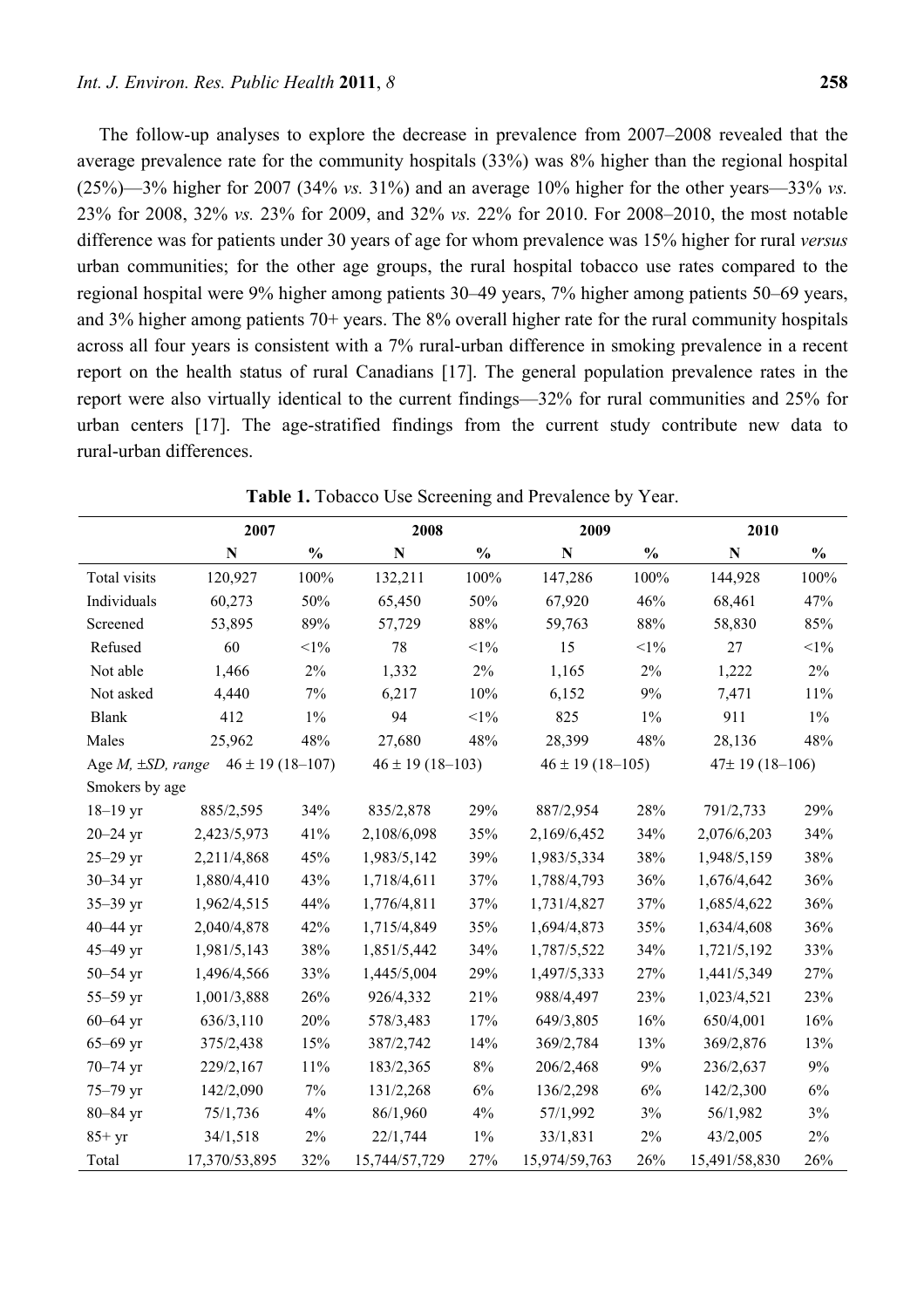Figure 1. Tobacco Use Prevalence for Community and Regional Hospitals by Age and Year (2007**–**2010).



**Figure 2.** Comparison of Tobacco Use Prevalence between the ED Population and the National, Provincial, and Regional General Populations.



Note: The general population national and provincial data are from Health Canada, 2007 [7]; the regional data are from Statistics Canada, 2009 [13]; the corresponding ED data are from 2007 (Table 1) for national and provincial comparisons and 2009 for regional comparisons.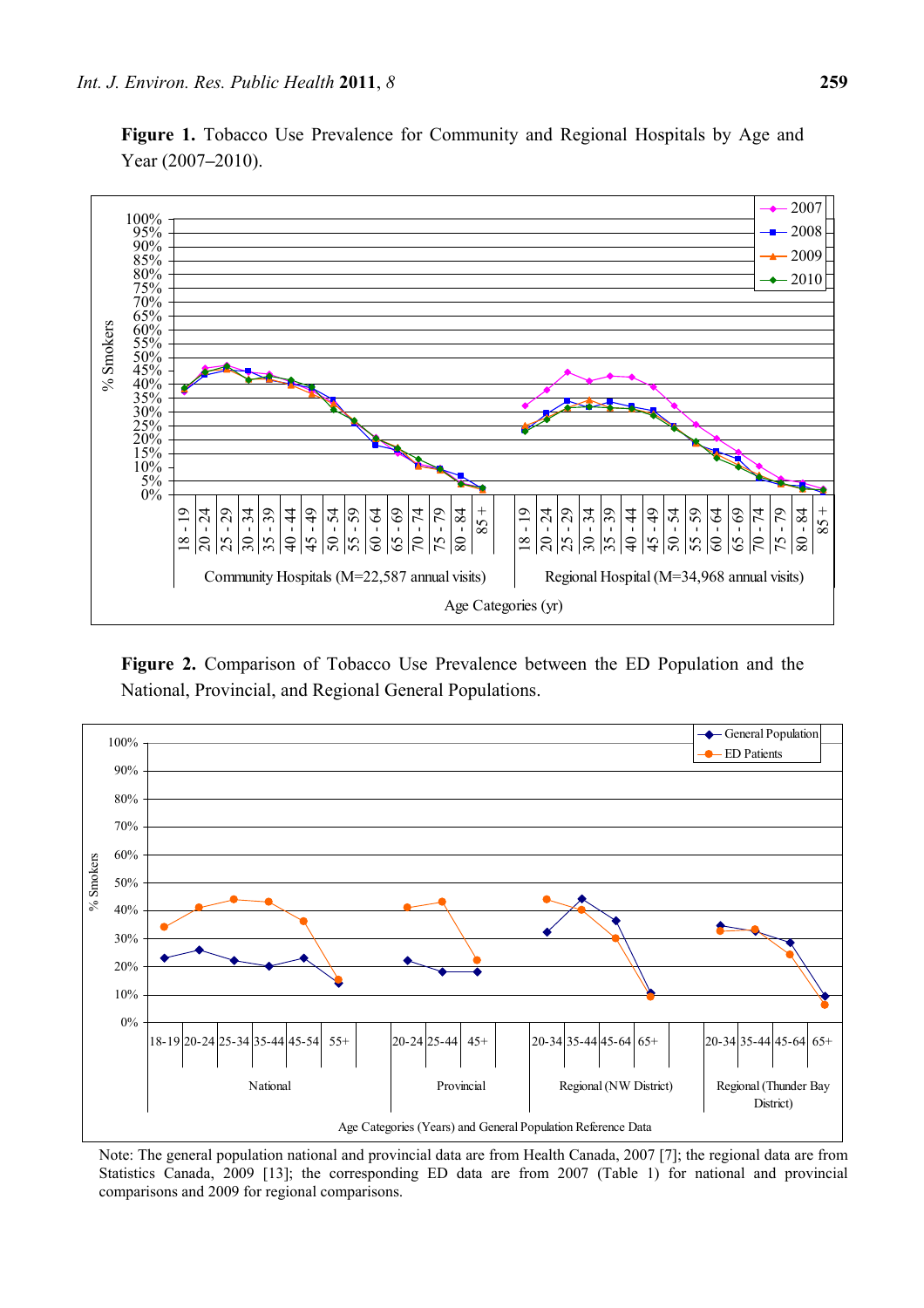Comparisons between the tobacco use prevalence of the ED patients and the general population are in Figure 2. The ED tobacco use prevalence was basically double the national and provincial averages up to age 44, almost 60% higher for 45–54 year olds nationally, and very similar to both the provincial and national averages for the oldest age groups (55+ nationally and 45+ provincially). Despite these elevated rates compared to national and provincial averages, the ED tobacco use rates were similar to age-stratified regional rates with a few exceptions—prevalence for ED patients 20–34 years in the NW Health Unit District was 12% (absolute) higher than the general population and prevalence for ED patients age 45–64 were 5–6% lower than the general population in both districts.

## **4. Conclusions**

This is the first study to systematically track the tobacco use prevalence in an entire ED population, present the prevalence stratified by age, and compare age-stratified rates to the general population using national, provincial, and regional comparisons. The findings revealed that despite an overall national downward trend in smoking nationally, from 50% in 1960 to 26% in 1999 [18] to 18% in 2008 [19], the rates in the participating communities remain high, at 1999 national rates. From a methodological perspective, the results show how important it is to consider age and rural-urban differences, and to make population comparisons that include data from the communities or regions being studied. Tobacco prevalence was high overall and across all but the oldest age groups, but "high" was relative to provincial and national comparisons because regionally, the rates were consistent with smoking rates in the general population. From an epidemiological perspective, it is not clear why the tobacco use rates for the oldest patients were the same as the national and provincial averages when the rates for younger patients were double that of national and provincial averages. There is no evidence that smokers in this region are quitting at a rate any faster than the national and provincial quit rates to explain the sudden drop to national averages for older patients; in fact, the prevalence rates in NW Ontario remain elevated, similar to the 1999 national rates [18], suggesting that people are not quitting as quickly. It is possible that smokers after age 55 are either moving away from these northern communities permanently or seasonally. Since tobacco is the primary preventable cause of premature death [20], it is also possible that some of the smokers are dying prematurely.

Adding the tobacco use question to the ED registration as an electronic non-clinician-based system centralized the process of identifying and documenting tobacco use consistent with clinical practice guidelines [2], allowed standardization of the wording and location of tobacco use in the chart thereby contributing to the ease of data extraction and analysis, and resulted in the ability to systematically track the status of the entire ED population rather than only a select sample. The centralized approach also confined training to a small cadre of registration clerks and allowed a narrow focus on asking and documenting tobacco use rather than having to train a large number of clinicians who would have required a broader focus on asking about tobacco use and following through with the other components of the 5A brief intervention protocol (ask, advise, assess, assist, arrange) recommended by the Public Health Service (PHS) guideline [2]. The centralization also eliminated the need to rely on the workloads and willingness of a multitude of clinicians to ask and document tobacco use consistent with the PHS guideline. Although it was not done for this study, the centralized tobacco use question can be used to trigger cessation interventions by clinicians.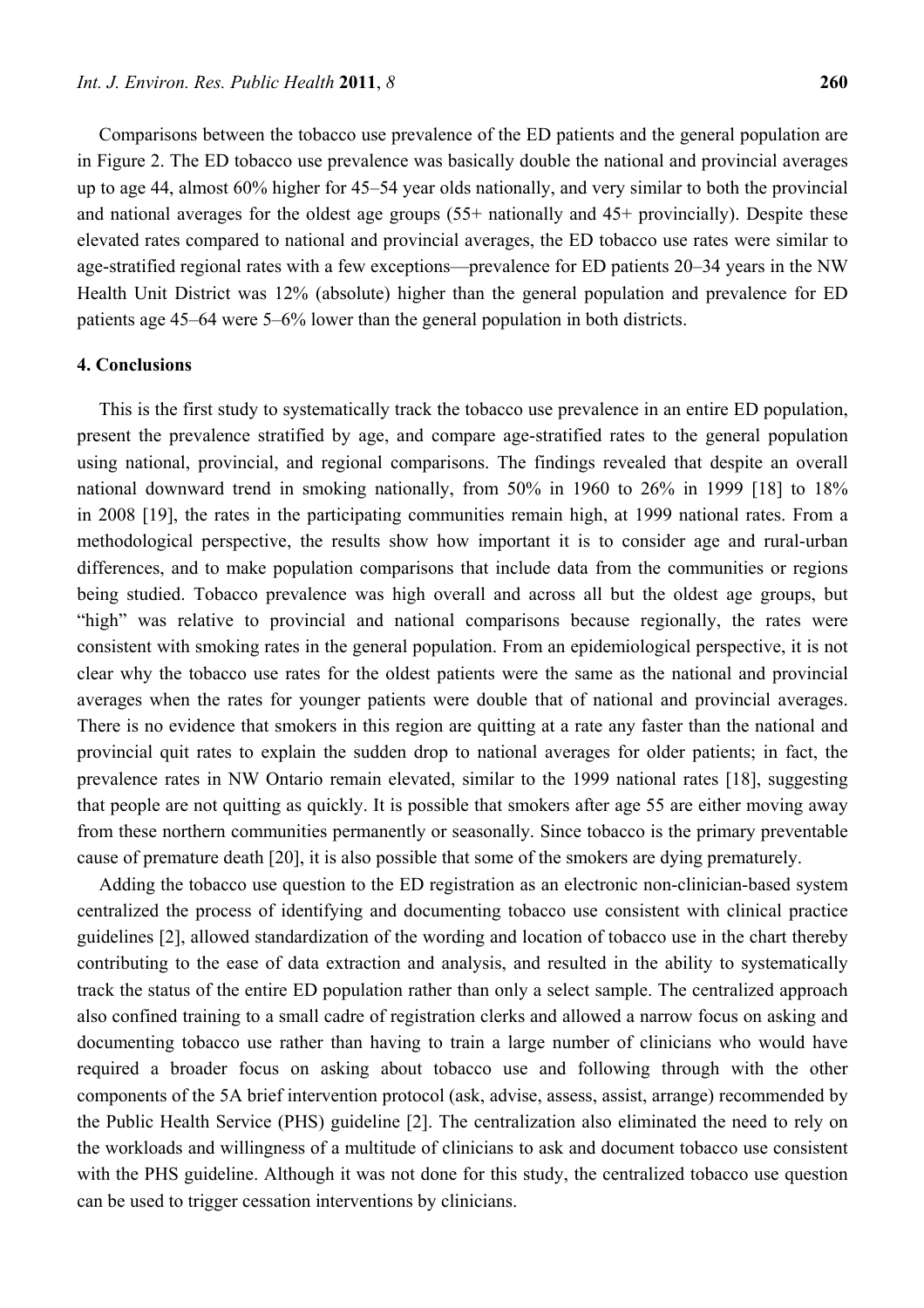There were benefits to the hospitals beyond the research itself. Institutionalizing tobacco use identification and documentation procedures is recommended by clinical practice guidelines [2] and through participation in this study, hospitals were able to implement this best practice. Hospitals were also able to use participation in research and implementation of a best practice in their hospital accreditation reports as a quality indicator for disease surveillance/prevention although tobacco-use identification and documentation is not a specific, nor mandatory, accreditation standard in Canada.

There were limitations to this study. First, tobacco use status was self-reported by patients, it was not recorded for 11% of admissions each year, and the "twelfth" hospital in NW Ontario did not contribute data because they were not on the same Meditech electronic system as the other hospitals thereby limiting the generalizability to the entire region. However, the number of patients tracked was sufficiently large and tobacco use status was tracked over a long enough period of time that the data collected can reasonably be considered to represent the ED population for this northern region of the province rather than a sample of the population. Second, although the ED tobacco use prevalence data were similar to that of the general population of the region and remained stable over time, people who visit the ED could be different than the general population so the generalizability of the ED prevalence rates to the general population should be interpreted with caution. Finally, due to our inability to explain the dramatic drop in tobacco prevalence from 2007 to 2008 at the regional hospital, the higher prevalence rates for 2007 at the regional hospital should be interpreted with caution.

The systematic tobacco use tracking and general population comparisons in this study provide a "big picture" overview that highlights the magnitude of the tobacco use problem in these northern communities and will enable those responsible for tobacco control policies, programs, research, and surveillance to assess the situation and inform decision-making. In order to allocate limited healthcare resources rationally for tobacco control, it is necessary to elucidate the economic burden of tobacco use within different segments of the population. The age-specific tobacco use prevalence in these communities is now well described for variability and the tobacco use question remains on the ED registration software as part of standard practice so tobacco use can continue to be collected and used to track trends over time. The ability to systematically track tobacco use on the ED population and the findings that revealed similar tobacco use prevalence rates between the ED and general population also highlight the possibility of using the ED for other surveillance purposes, especially in smaller communities where community-specific population data might not be available.

#### **Acknowledgements**

This study was made possible through funding from the Cancer Research Fund of the Thunder Bay Regional Health Sciences Foundation. I would like to acknowledge the CEOs, senior administration, and ED registration managers at the participating hospitals for their support of the project and the ED registration staff for asking the tobacco use question. My gratitude goes to Scott Sellick, PhD, for his work on the research with the hospitals and for reviewing the paper; Mary Pohjolainen and Andrew Wehrstedt for their work on the Meditech registration software; Peter Brink, PhD, for his work on the early data extractions; and, Tracy Hirvas, BSc, for setting up the SQL server, writing the database access and extraction programs, trouble-shooting, and providing the data in a form that I could analyze.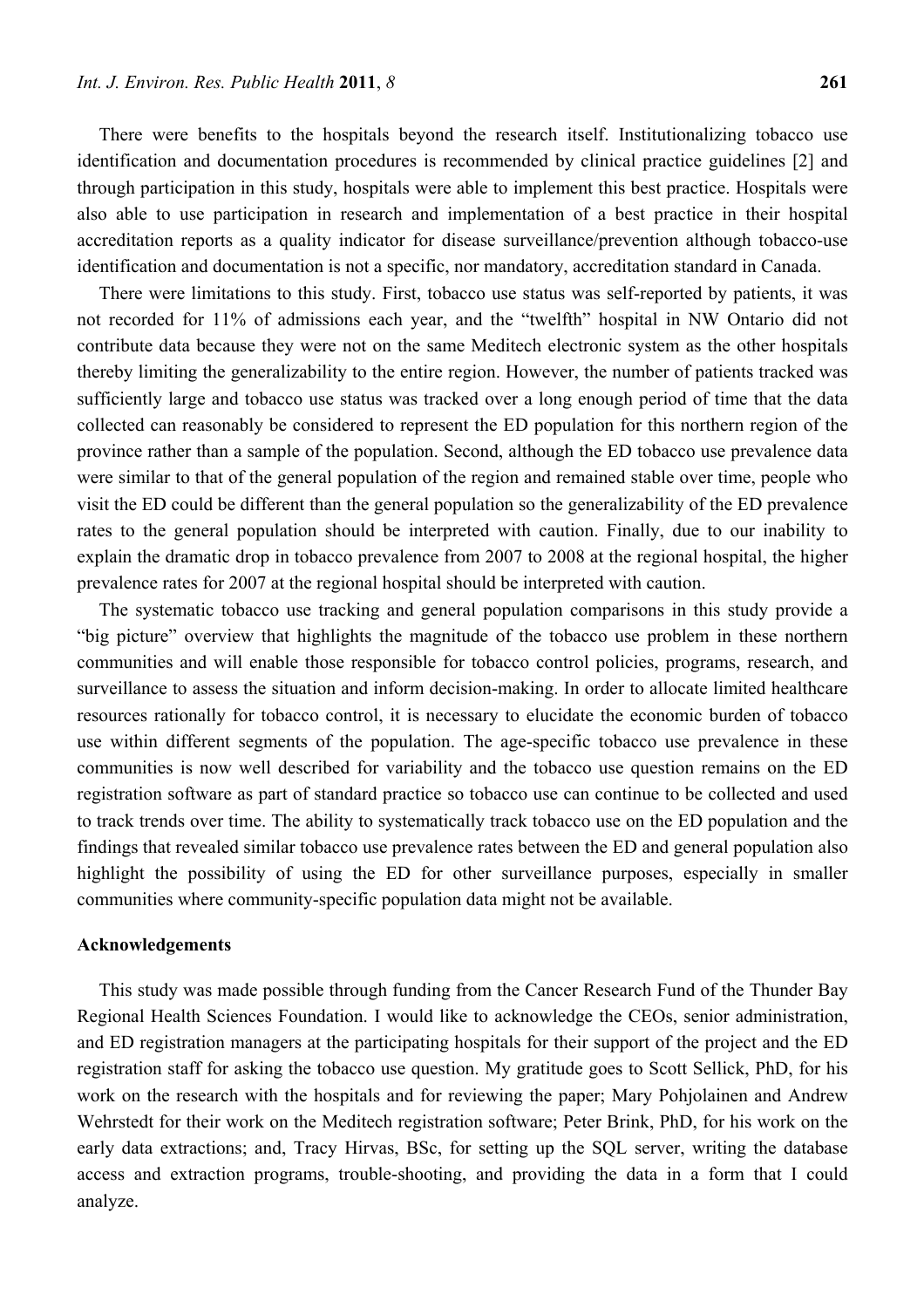# **References and Notes**

- 1. Bernstein, S.L.; Becker, B.M. Preventive care in the emergency department: Diagnosis and management of smoking and smoking-related illness in the emergency department: A systematic review. *Acad. Emerg. Med.* **2002**, *9*, 720-729.
- 2. Fiore, M.C.; Jaén, C.R.; Baker, T.B.; Bailey, W.C.; Benowitz, N.L.; Curry, S.J.; Dorfman, S.F.; Froelicher, E.S.; Goldstein, M.G.; Healton, C.G.; *et al. Treating Tobacco Use and Dependence: 2008 Update—Clinical Practice Guideline*; U.S. Department of Health and Human Services, Public Health Service: Rockville, MD, USA, 2008.
- 3. Boudreaux, E.D.; Hunter, G.C.; Bos, K.; Clark, S.; Camargo, C.A. Multicenter Study of Smoking, Nicotine Dependence, and Intention to Quit among Emergency Department Patients and Visitors. *Acad. Emerg. Med.* **2004**, *11*, 548-549.
- 4. Boudreaux, E.D.; Kim, S.; Hohrmann, J.L.; Clark, S.; Camargo, C.A. Interest in Smoking Cessation among Emergency Department Patients. *Health Psychol.* **2005**, *24*, 220-224.
- 5. Lowenstein, S.R.; Tomlinson, D.; Koziol-McLain, J.; Prochazka, A. Smoking habits of emergency department patients: An opportunity for disease prevention. *Acad. Emerg. Med.* **1995**, *2*, 165-171.
- 6. Richman, P.B.; Dinowitz, S.; Nashed, A.; Eskin, B.; Cody, R. Prevalence of smokers and nicotine-addicted patients in a suburban emergency department. *Acad. Emerg. Med.* **1999**, *6*, 807-810.
- 7. Health Canada. *Tobacco Control Programme, Health Canada Supplementary Tables, (Canadian Tobacco Use Monitoring Survey) CTUMS Annual 2007 (February–December 2007)*. Available online: http://www.hc-sc.gc.ca/hc-ps/alt\_formats/hecs-sesc/pdf/tobac-tabac/researchrecherche/stat/\_ctums-esutc\_2007/sup-table-ann-eng.pdf (accessed on 30 November 2010).
- 8. Smith, P.M.; Taylor, C.B. *Implementing an Inpatient Smoking Cessation Program*; Lawrence Erlbaum Associates: Mahwah, NJ, USA, 2006.
- 9. Malek, S.; McLean, R.; Webster, E. Analysis of recording and coding of smoking history for patients admitted to a regional hospital. *Aust. J. Rural Health* **2007**, *15*, 65–66.
- 10. Northwest LHIN Steering Committee. *Northwest Local Health Integration Network (LHIN 14): Opportunities for Health System Integration*. 2005. Available online: http://www.northwestlhin.on.ca/uploadedFiles/Home\_Page/Report\_and\_Publications/Integrated\_ Priority Report.pdf (accessed on 13 January 2011).
- 11. Smith, P.M.; Burgess, E. Smoking cessation initiated during hospital stay for patients with coronary artery disease: A randomized controlled trial. *Can. Med. Assoc. J.* **2009**, *180*, 1297- 1303.
- 12. Houston-Miller, N.; Smith, P.M.; DeBusk, R.F.; Sobel, D.S.; Taylor, C.B. Smoking cessation in hospitalized patients: Results of a randomized trial. *Arch. Intern. Med.* **1997**, *157*, 409-415.
- 13. Statistics Canada. *Smokers by Province and Territory [2009]. CANSIM, Table 105-0427*. Available online: http://cansim2.statcan.gc.ca/cgi-win/cnsmcgi.exe?Lang=E&RootDir=CII/ &ResultTemplate=CII/CII\_\_\_&Array\_Pick=1&ArrayId=1050427 (accessed on 30 November 2010).
- 14. Buske, L. Smoking: An occupational hazard. *Can. Med. Assoc. J.* **1999**, *160*, 630.